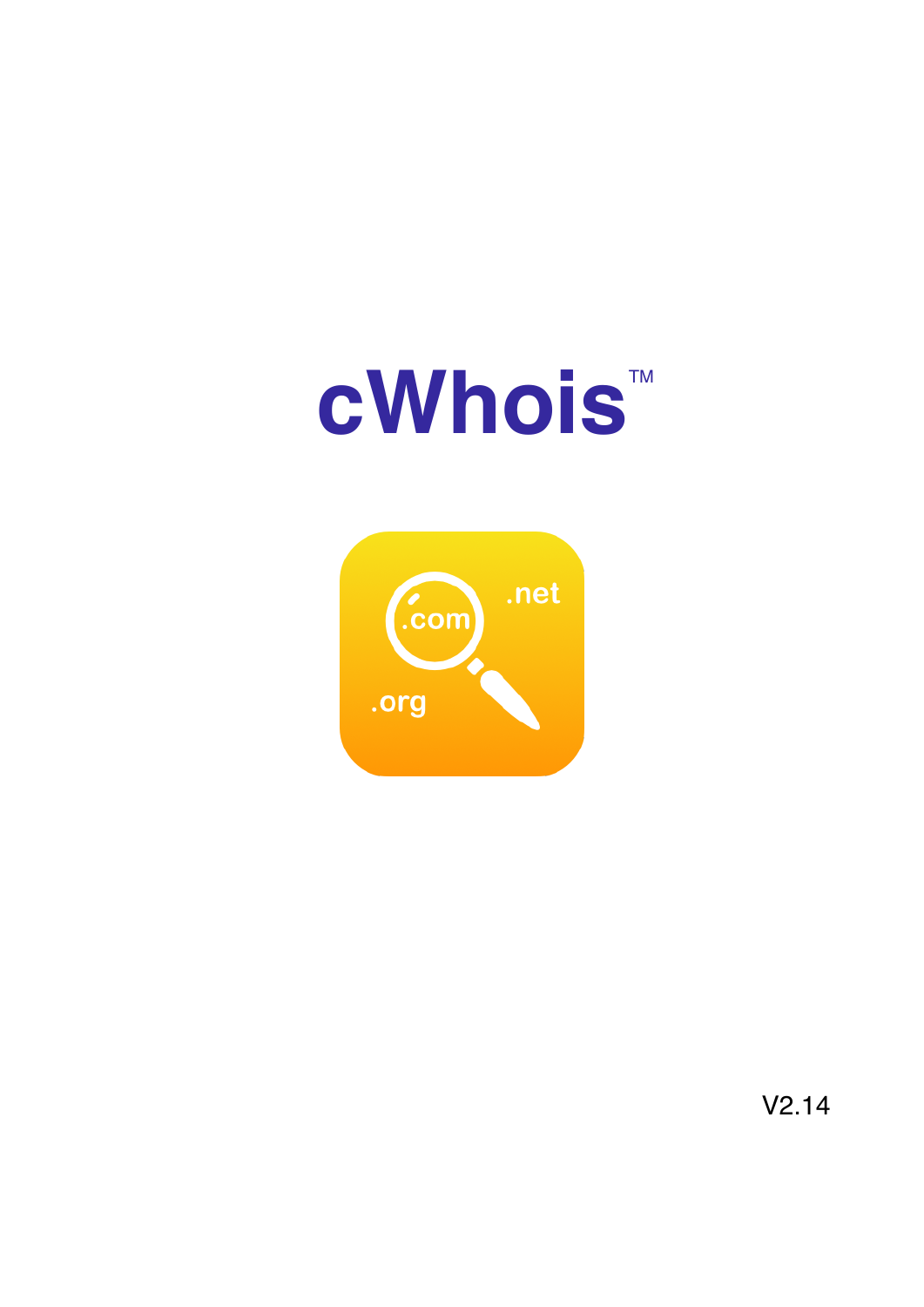# **cWhois Manual**

Copyright 2003-2021 Vibralogix. All rights reserved.

This document is provided by Vibralogix for informational purposes only to licensed users of the cWhois product and is provided on an 'as is' basis without any warranties expressed or implied.

Information in this document is subject to change without notice and does not represent a commitment on the part of Vibralogix. The software described in this document is provided under a license agreement. The software may be used only in accordance with the terms of that license agreement. It is against the law to copy or use the software except as specifically allowed in the license.

It is the users responsibility to ensure the suitability of cWhois before using it. In no circumstances will Vibralogix be responsible for any loss or damage of data or programs as a result of using cWhois. Your use of cWhois implies acceptance of these terms.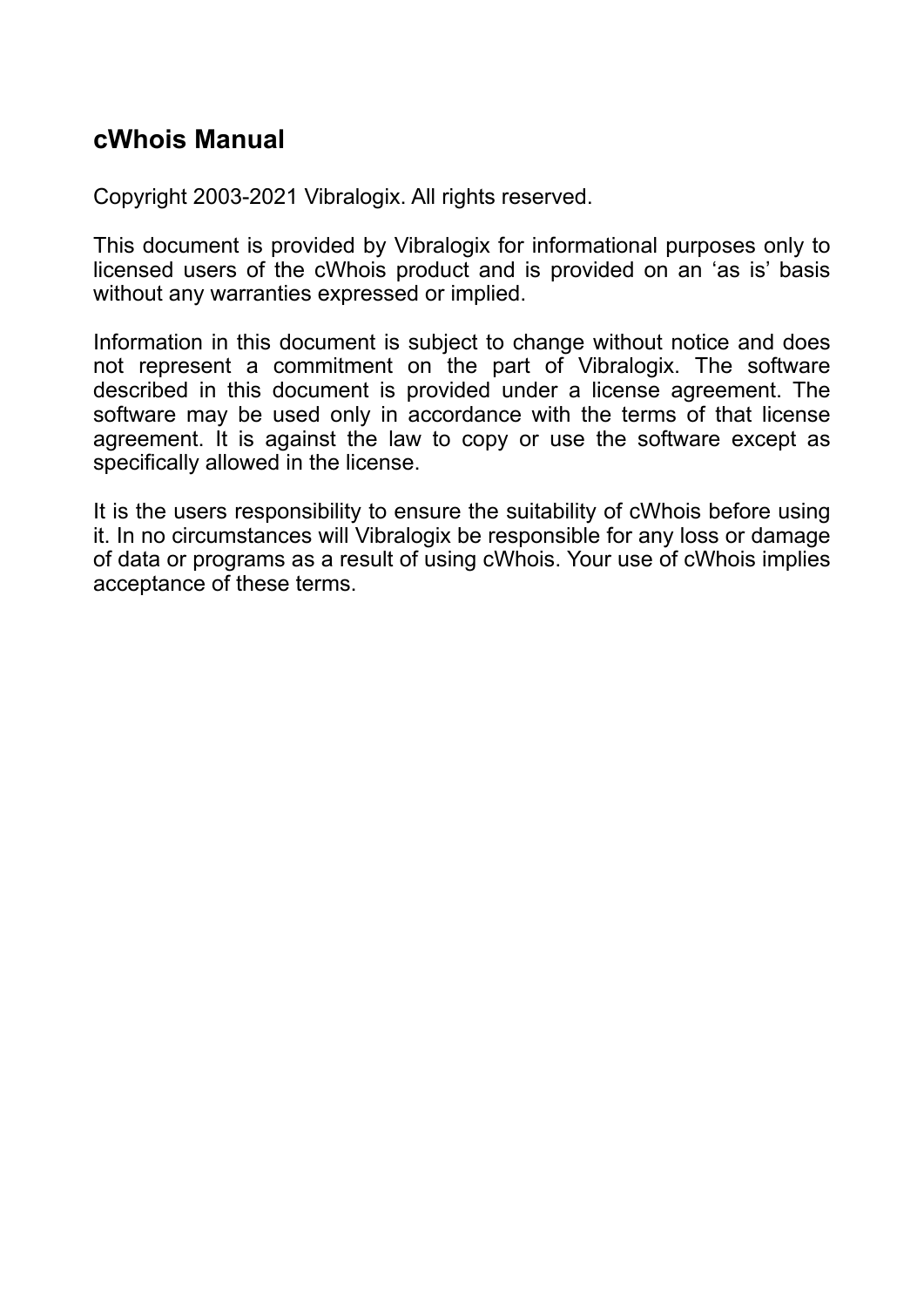# **Contents**

| Changing the appearance of the results12 |
|------------------------------------------|
|                                          |
|                                          |
|                                          |
|                                          |
|                                          |
|                                          |
|                                          |
|                                          |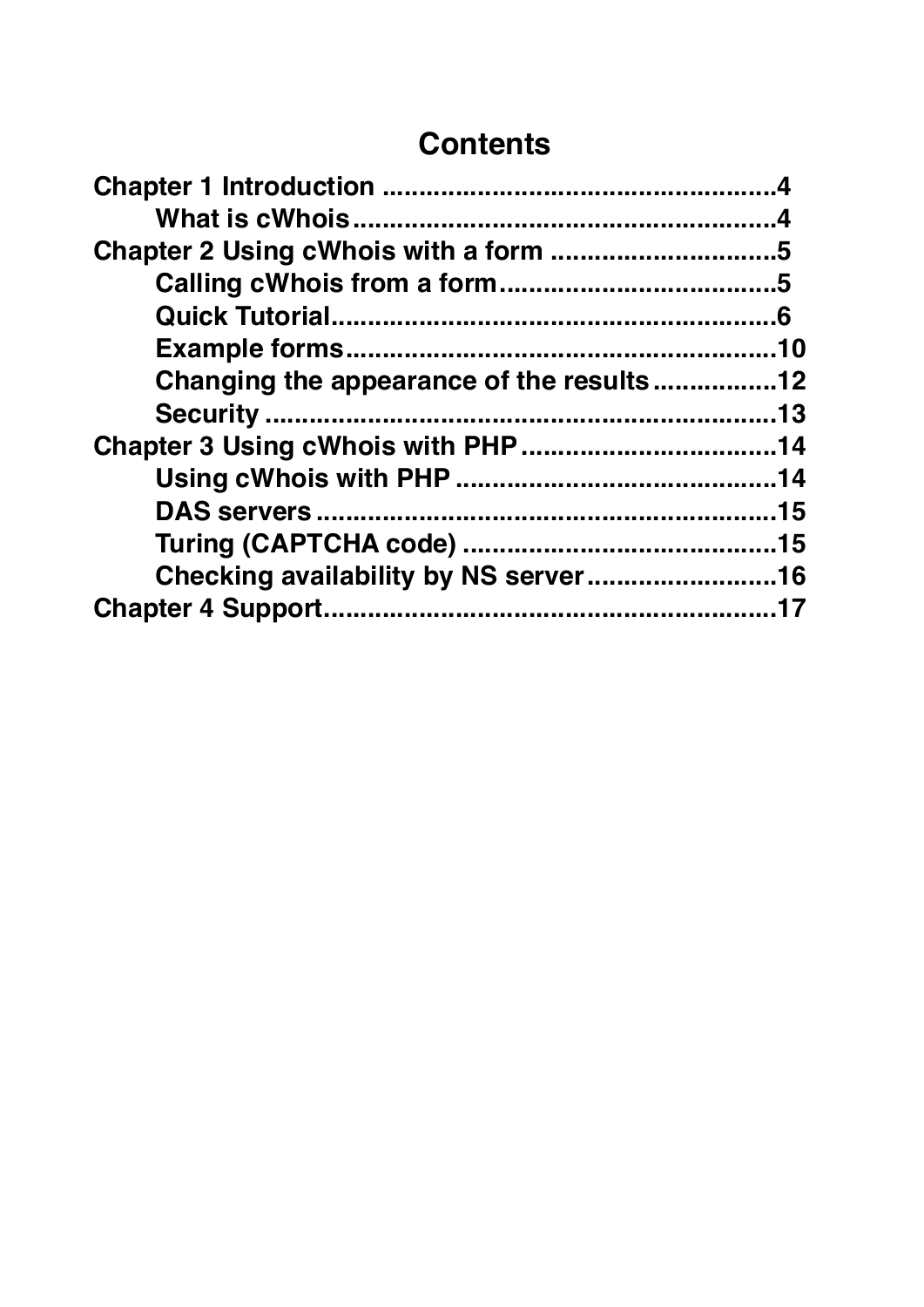# <span id="page-3-0"></span>**Chapter 1 Introduction**

# <span id="page-3-1"></span>**What is cWhois**

cWhois is a PHP function that can be called from your own application to check availability of domain names and to retrieve the associated whois data. Also included is a special form handler that can be used to easily add cWhois to your website without knowing anything about PHP. Examples are provided showing how to add domain availability and lookup using various methods. For security cWhois includes an optional turing code (CAPTCHA) system to stop hackers from using your site to make multiple automated lookups.

- Easy to use php function call. More flexible than perl versions
- Simple to add to any page layout. No templates required
- Works with over 800 global and international domain extensions
- Determines whether domain is registered or not
- Returns full domain registration information
- No external whois utility required as cWhois includes this built in
- Supports some domain registrars such as .fm without dedicated whois server
- IDN support (accents) for com .net .de .ch .li .no .at .dk .be .se and others
- Makes use of DAS if available to check for availability
- Easy to include only the extensions that you require or wish to support
- Turing (CAPTCHA) code option stops abuse

For a full list of supported domain extensions please visit the product home page at [http://www.vibralogix.com/cwhois](http://www.apple.com/)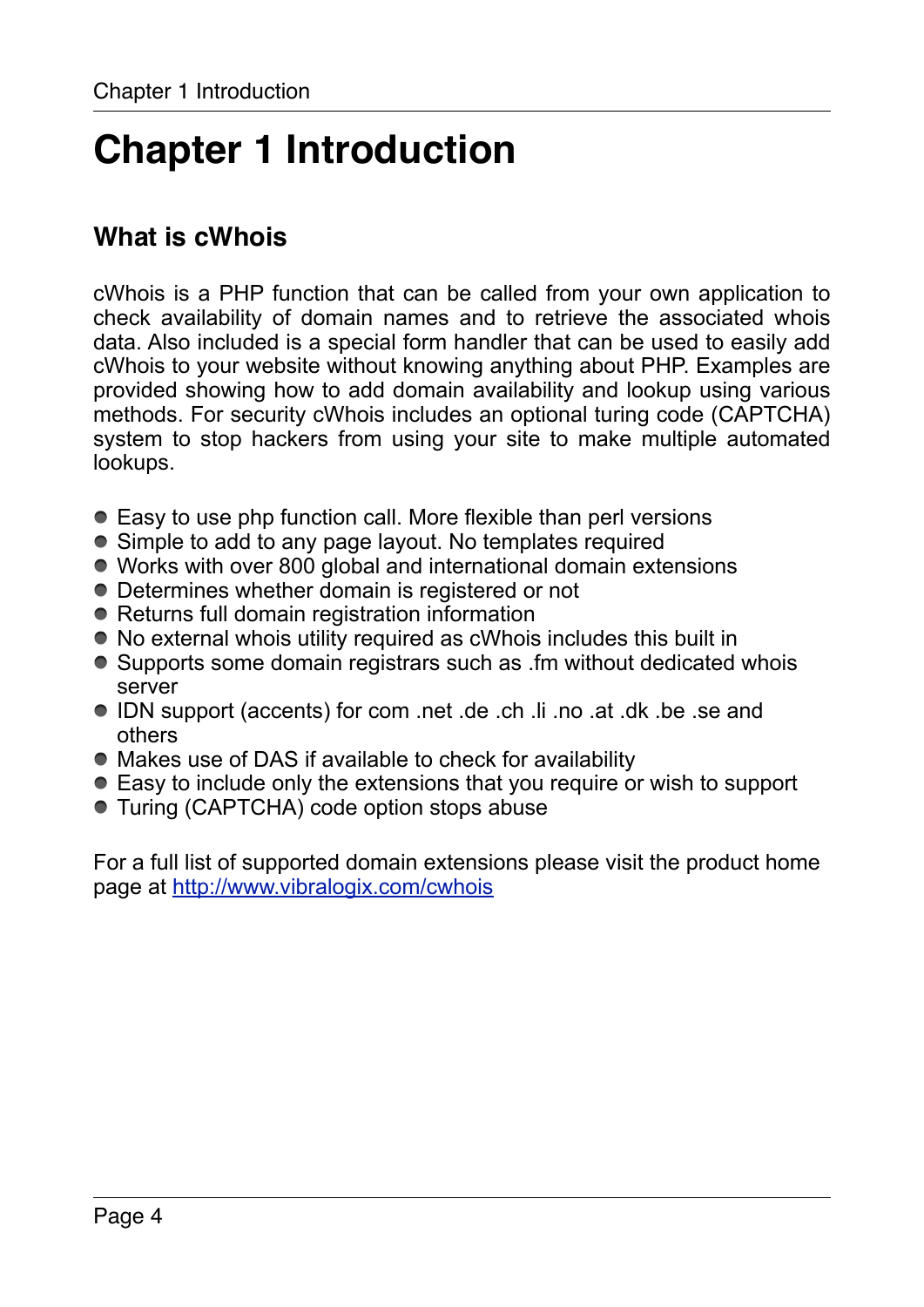# <span id="page-4-0"></span>**Chapter 2 Using cWhois with a form**

# <span id="page-4-1"></span>**Calling cWhois from a form**

Although cWhois was designed as a PHP function for use in your own application (this is described later) many users prefer to use it from a simple form on their site to check availability and/or perform lookups. We provide a simple form handler that sits between your form and cWhois to make this as easy as possible. Using this form handler you can create forms on your site that allow a user to enter a domain name for checking with the results being displayed either in a popup window or in the same page as your form. For security we also provide a CAPTCHA (turing) feature to help control access.

cwhoisform.php is used to process your form and to call the cWhois function. You can call cwhoisform.php using either the GET or POST method and it expects the following fields

- domain This is the domain name to check. It can be with or without an extension. If no extension is included then this is expected to be in the field domainext.
- domainext This is the optional domain extension if not included in domain.
- turing If enabled this is the turing code required for this action.
- do This is an optional field to determine what results are displayed. The following values are valid.

1 - only availability is displayed.

2 - Availability is displayed and a link to lookup the whois data is provided if the domain is registered. When clicked the whois data is displayed in the same window.

3 - Availability is displayed and a link to lookup the whois data is provided if the domain is registered. When clicked the whois data is displayed in a popup window.

4 - Whois data is displayed for a registered domain.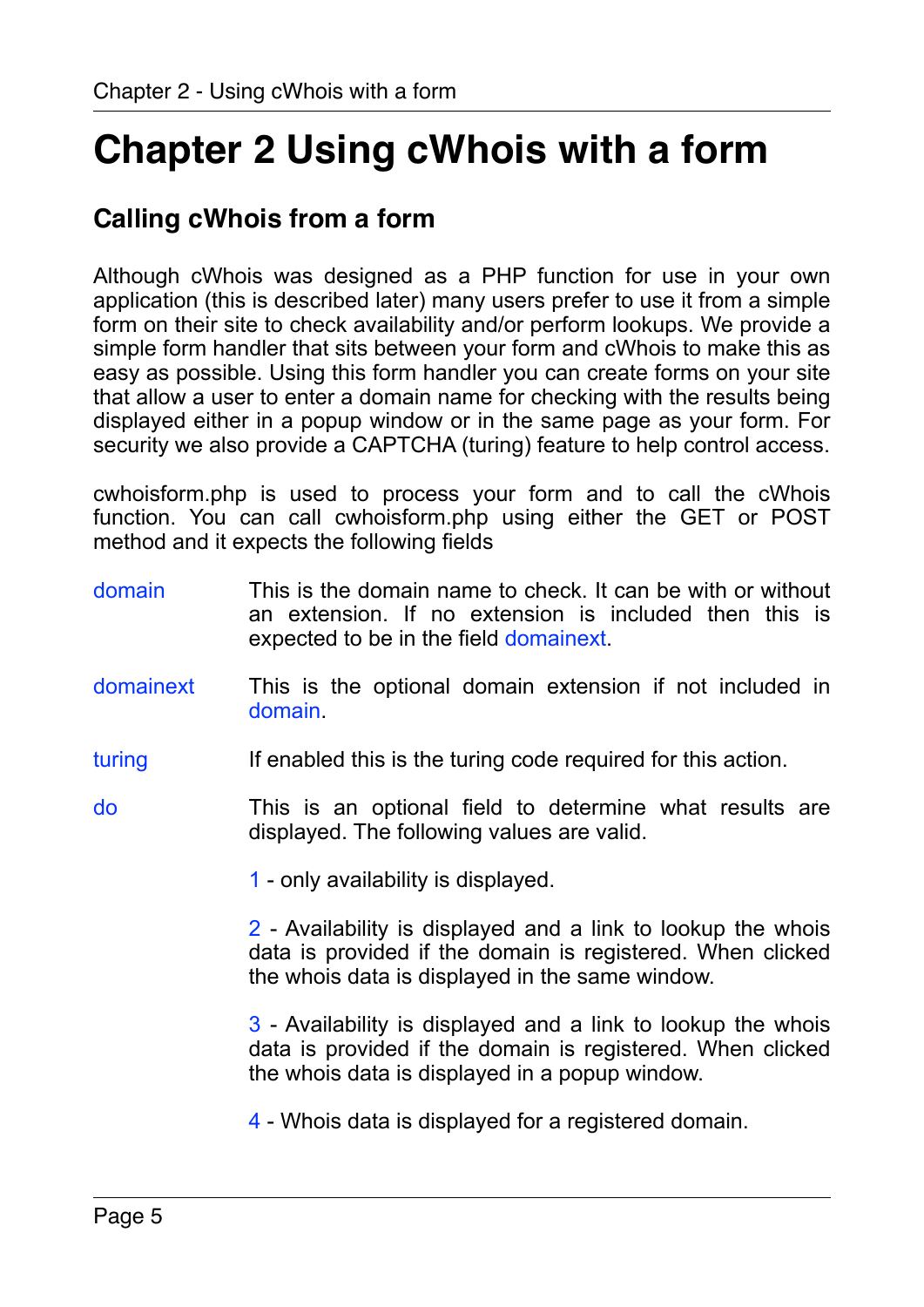# <span id="page-5-0"></span>**Quick Tutorial**

You will find the tutorial files used in this section in the tutorial folder of the zip. To test them upload them to your server and make sure that you have the following files in the same folder.

```
cwhois.php 
cwhoisform.php 
cwhoisform.css 
turingimagecw.php 
turingbg1.jpg 
turingbg2.jpg 
turingbg3.jpg 
turingbg4.jpg
```
Before continuing open up cwhoisform.php and change the setting of \$requireturing which you will find at the top of the file from

\$requireturing=1;

to

#### \$requireturing=0;

This will disable the turing code system for now (we will enable it again later).

#### **Lesson 1**

Here is a very simple example form which we will expand upon over the next few pages in the style of a tutorial. This first stage will have a domain check form that will open a new browser window to display the results. As no do field is set then mode 3 is used by default when results are displayed in a new window or popup. Mode 3 means that already registered domains will have a lookup link displayed with the results shown in a popup.

```
<form name="cwhoisform" id="cwhoisform" action="cwhoisform.php" 
method="POST" target="_blank">
Domain
<input type="text" name="domain"> 
<input type="submit" value="Check"> 
\le/form>
```
You can find this file called tutorial1.html in the tutorial folder of the zip file.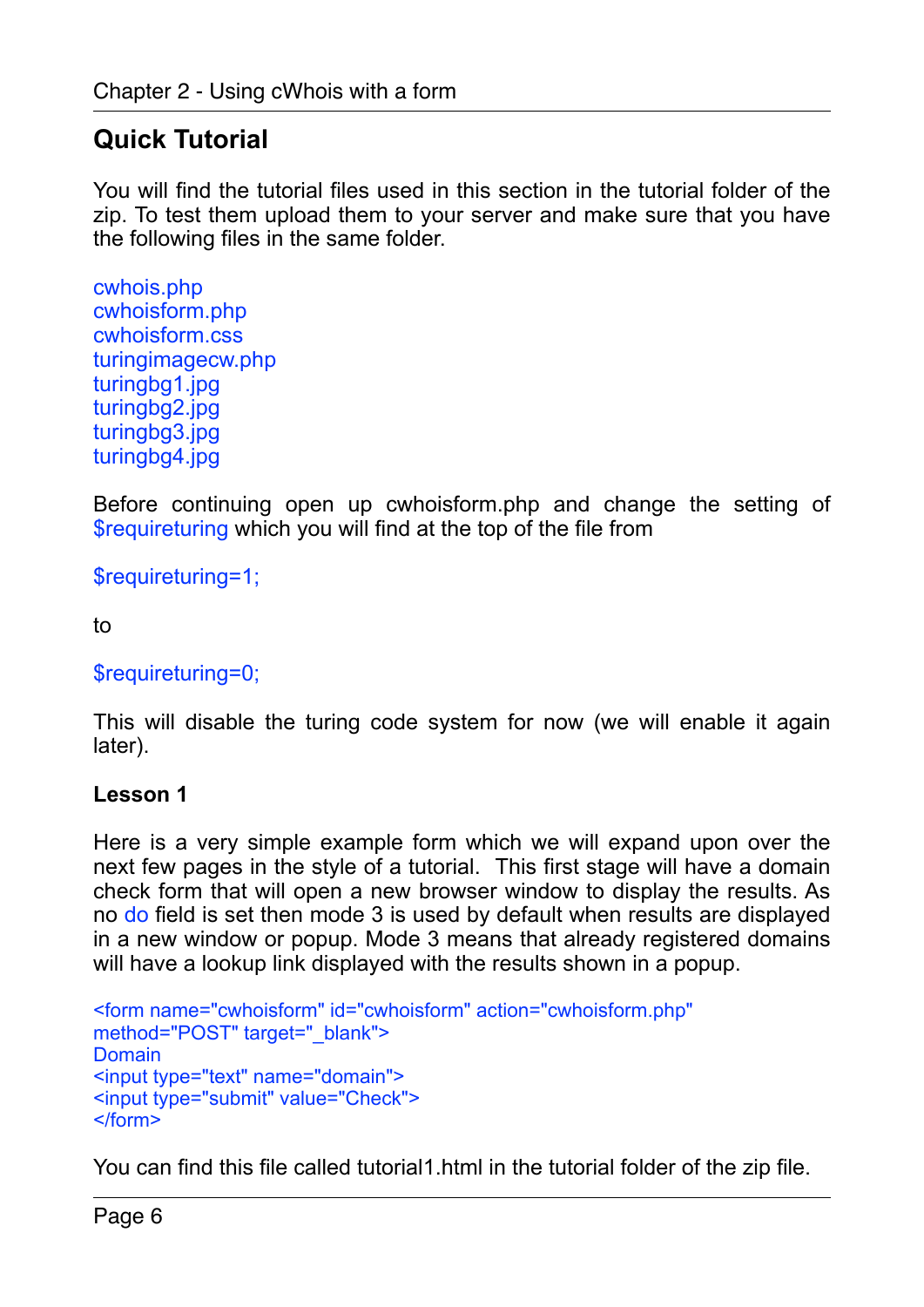### **Lesson 2**

One improvement on the above would be to have the results displayed in a smaller popup window instead of a full browser window. To do this we can use some simple javascript. Also we will add a drop down menu for the domain extension.

```
<script type="text/javascript"> 
\leq --
function cwhoispopup(myform, windowname) 
{ 
if (! window.focus)return true 
window.open('', windowname, 'height=400,width=600,scrollbars=yes') 
myform.target=windowname 
return true 
} 
1/1 - 5</script> 
<form name="cwhoisform" id="cwhoisform" action="cwhoisform.php" 
method="POST" onSubmit="return cwhoispopup(this, 'cWhois');"> 
Domain 
<input type="text" name="domain"> 
<select name="domainext"> 
<option value=".com">.com</option> 
<option value=".net">.net</option> 
<option value=".org">.org</option>
</select>
<input type="submit" value="Check"> 
</form>
```
You can find this file called tutorial2.html in the tutorial folder of the zip file.

#### **Lesson 3**

Next we will add a CAPTCHA (turing) code requirement to the form. This stops hackers from using your server to make automated lookups. First of all open up cwhoisform.php and change the setting of \$requireturing which you will find at the top of the file from \$requireturing=0; to \$requireturing=1; This will enable the CAPTCHA system again.

To display a turing code you add an <img> tag to your form which will display the special image called turingimagecw.php. A form field called turingcode is added to get the user entered code along with a hidden field called turing. We also add a few lines of javascript to the forms onSubmit event function to ensure a new turing code is displayed when the form is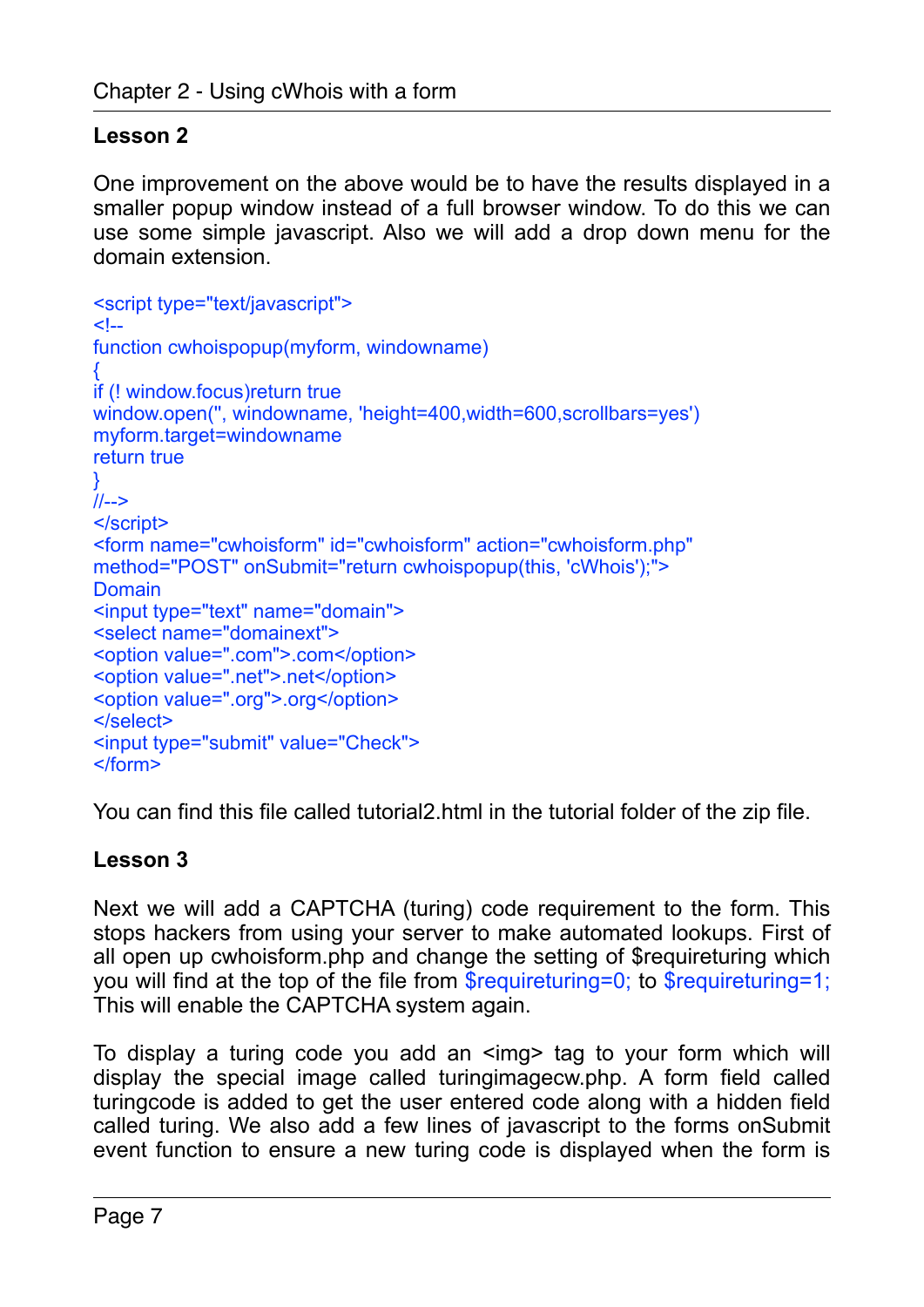submitted (the current code is deleted when cWhois is called anyway so there is no security issue doing this in javascript). The javascript also clears the turingcode input field and copies the value to the turing field.

```
<script type="text/javascript"> 
\leq --
function cwhoispopup(myform, windowname) 
{ 
tmp = new Date()\text{tmp} = "?" + \text{tmp}.\text{getTime}()window.document.images["turingimage"].src = "turingimagecw.php"+tmp 
myform.turing.value=myform.turingcode.value 
myform.turingcode.value="" 
if (! window.focus)return true 
window.open('', windowname, 'height=400,width=600,scrollbars=yes') 
myform.target=windowname 
return true 
} 
//--> 
</script> 
<form name="cwhoisform" id="cwhoisform" action="cwhoisform.php" 
method="POST" onSubmit="return cwhoispopup(this, 'cWhois');"> 
Domain
<input type="text" name="domain"> 
<select name="domainext"> 
<option value=".com">.com</option> 
<option value=".net">.net</option> 
<option value=".org">.org</option> 
</select> 
<hr><hr>
Security Code 
<input type="hidden" name="turing" value=""> 
<input type="text" name="turingcode" id="turingcode" size="10">&nbsp; 
<img id="turingimage" name="turingimage" src="turingimagecw.php" 
align="absmiddle"> 
<br>>
<br>
<br>
<br>
<br/>
<br/>
<br/>
<br/>
<br/>
<br/>
<br/>
<br/>
<br/>
<br/>
<br/>
<br/>
<br/>
<br/>
<br/>
<br/>
<br/>
<br/>
<br/>
<br/>
<br/>
<br/>
<br/>
<br/>
<br/>
<br/>
<br/>
<br/>
<br/>
<br/>
<br/>
<br/>
<br/>
<br
<input type="submit" value="Check"> 
</form>
```
You can find this file called tutorial3.html in the tutorial folder of the zip file.

#### **Lesson 4**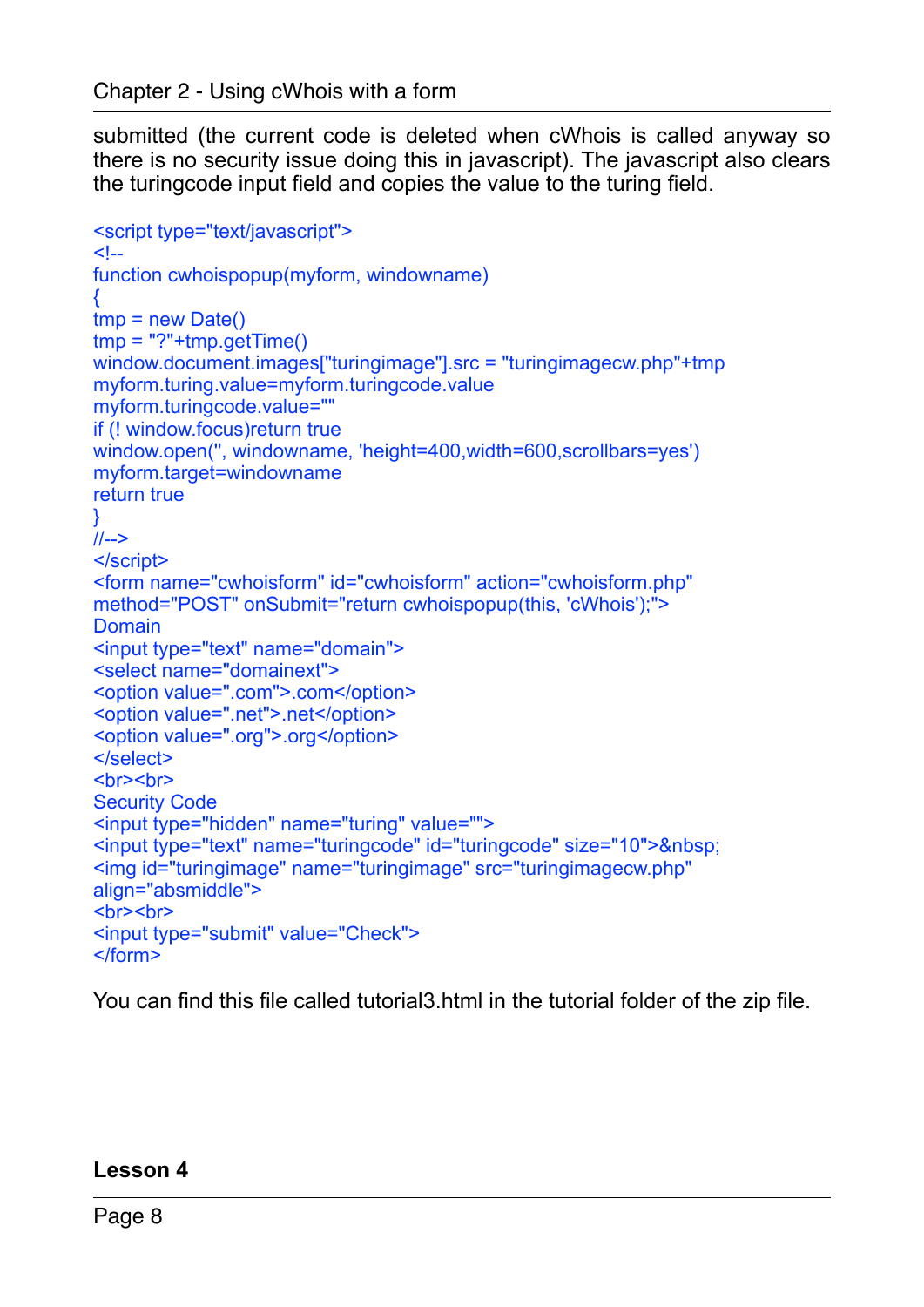In the final step of this quick tutorial we will show how to have the results displayed within your page rather than in a popup.To do this we do not need to have the javascript to create the popup window or update the turing (it will update on page refresh anyway). At the point in your page where you want the results displayed insert this.

<?php echo \$cwhoisdata; ?>

At the very top of the page (before any html code) add this line.

<?php include"cwhoisform.php"; ?>

As this uses some PHP we will need to change the extension of the page containing the form to .php. So our page would look like this.

```
<?php include"cwhoisform.php"; ?> 
<form name="cwhoisform" id="cwhoisform" action="tutorial4.php" method="POST"> 
Domain 
<input type="text" name="domain"> 
<select name="domainext"> 
<option value=".com">.com</option> 
<option value=".net">.net</option> 
<option value=".org">.org</option> 
</select> 
<hr><hr>
Security Code 
<input type="text" name="turing" id="turing" size="10">&nbsp; 
<img id="turingimage" name="turingimage" src="turingimagecw.php" 
align="absmiddle"> 
<hr><hr>
<input type="submit" value="Check"> 
</form> 
<?php echo $cwhoisdata; ?>
```
You can find this file called tutorial4.php in the tutorial folder of the zip file.

In the case of displaying the results in the same page if no do field is defined then the default value of 3 will be assumed. This will display a lookup link for any existing domain name which will open a popup window to display the results. To change this behavior just add the do field to the form with the required value.

#### **Lesson 5**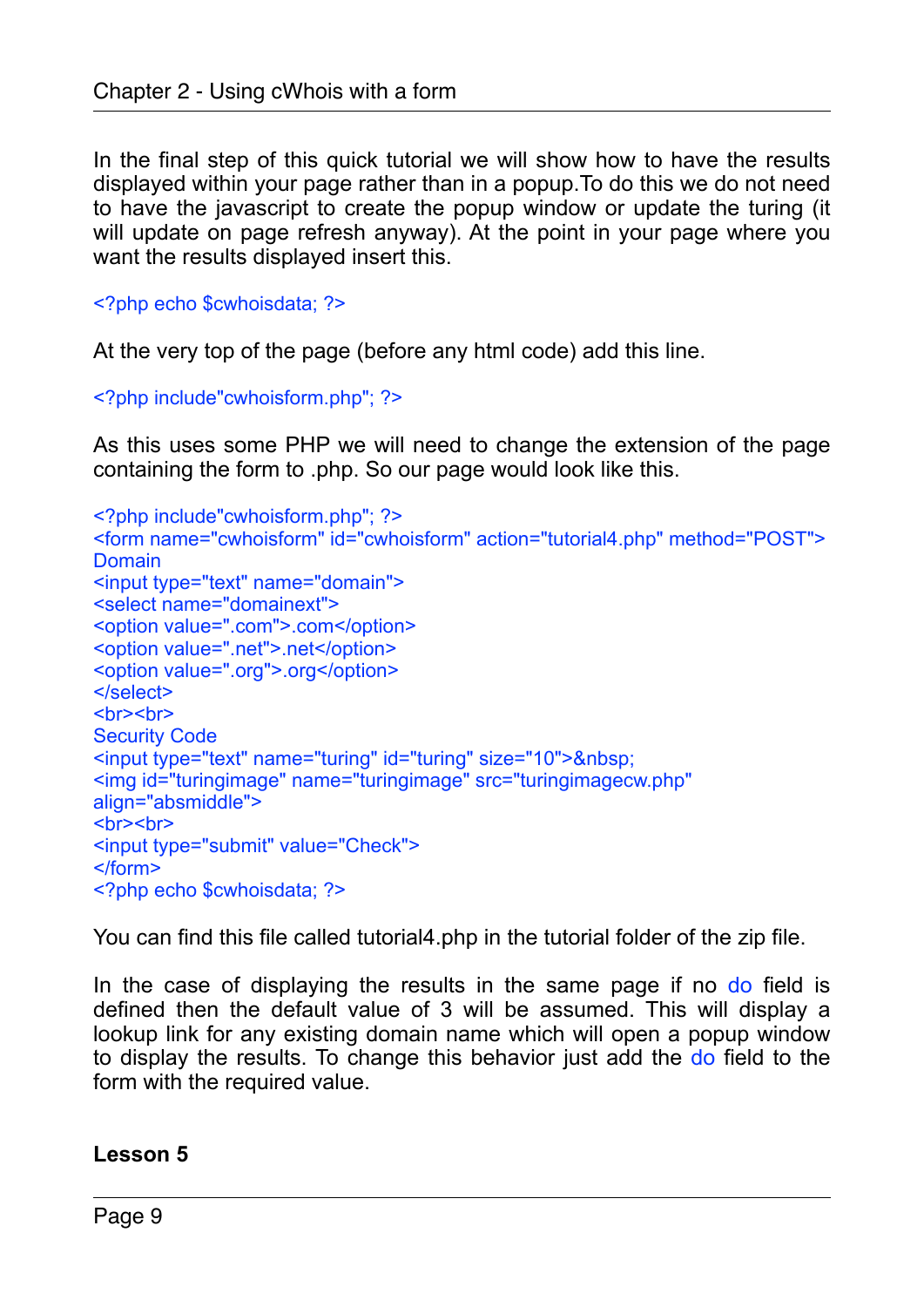cwhoisform.php can accept input with multiple domain extensions so you can use checkboxes on the form. In this case the domain name with each of the extensions will be checked. Make sure to define the checkboxes with the name domainext<sup>[]</sup> so that several can be submitted like this.

<input type="checkbox" name="domainext[]" value=".com">.com <input type="checkbox" name="domainext[]" value=".net">.net <input type="checkbox" name="domainext[]" value=".org">.org

It is also possible to submit multiple domain names in the domain field separated by a newline character. This is ideal if you use a text area input and have the user enter each domain name on a separate line. For example

```
<textarea name="domain" rows="6" cols="50"> 
</textarea>
```
## <span id="page-9-0"></span>**Example forms**

We have included a number of example pages you can use as is or incorporate in your own pages. Just make sure that cwhois.php and cwhoisform.php are in the same folder. We have included the CAPTCHA code (turing) in all of them but you can remove the code if required. Remember in cwhoisform.php that **\$requireturing must be set as follows:** 

\$requireturing=2; to enable the turing code system

\$requireturing=0; to disable the turing code system

You can find this setting at the top of cwhoisform.php. Each of the examples also make use of a popup for the results but you can change this as required. See the earlier tutorial for further details.

#### **freetext.html**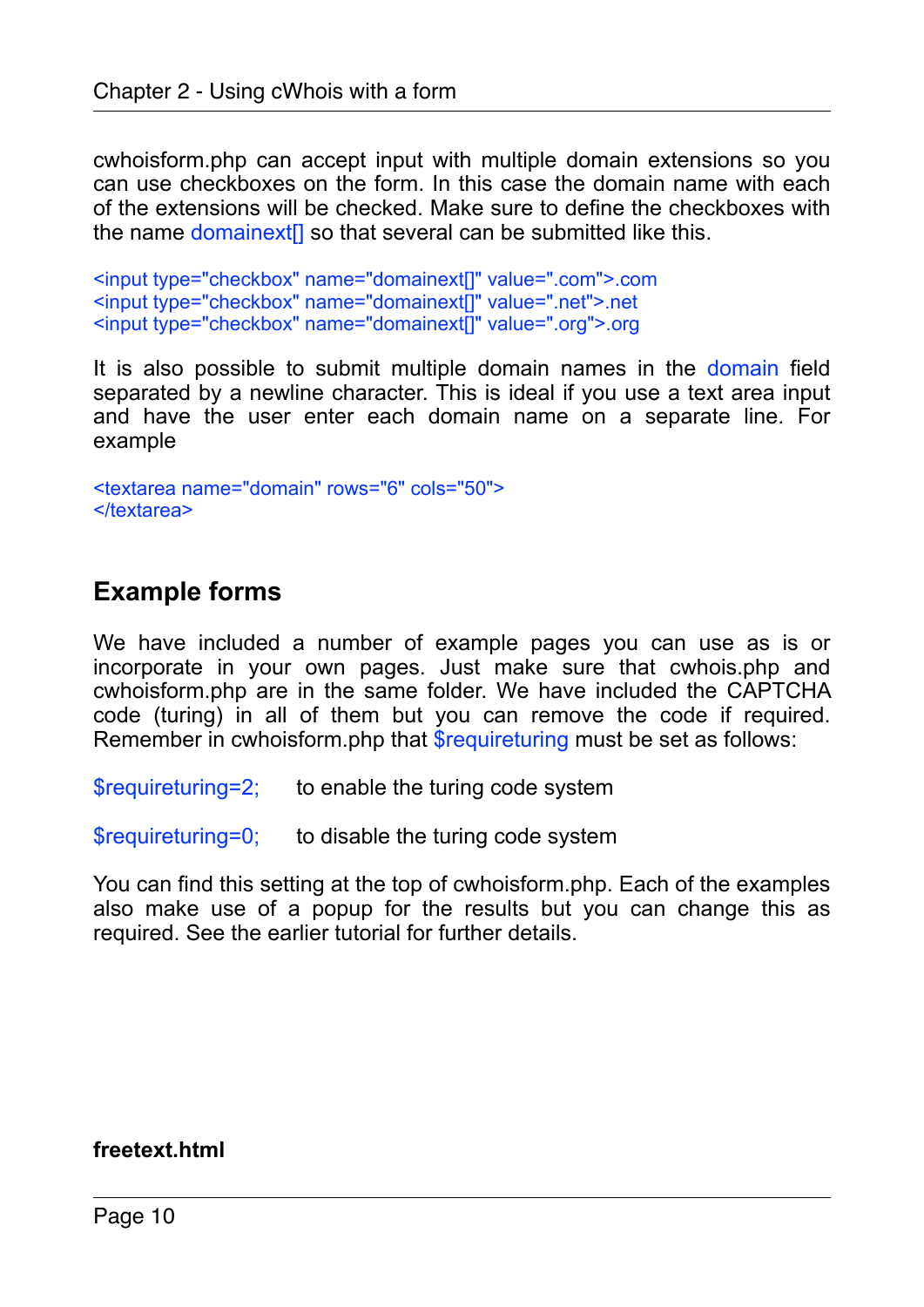This example uses a text input where the full domain is entered. The results are displayed in a popup.

| Domain               |  |
|----------------------|--|
| <b>Security Code</b> |  |
| <b>KPLDF</b>         |  |
| Check                |  |

#### **dropmenu.html**

This example uses a separate drop down menu for the domain extensions. This is ideal if you want to restrict domain types that can be entered.

|                      |              | .com |  |
|----------------------|--------------|------|--|
| <b>Security Code</b> |              |      |  |
|                      | <b>NHSFM</b> |      |  |
| Check                |              |      |  |

#### **checkbox.html**

This example as its name suggests uses checkboxes that allow the user to enter a domain name and select one or more extensions to check.

| Domain                              |  |
|-------------------------------------|--|
| $\Box$ .com $\Box$ .net $\Box$ .org |  |
| <b>Security Code</b><br>XIYJL       |  |
| Check                               |  |

#### **textarea.html**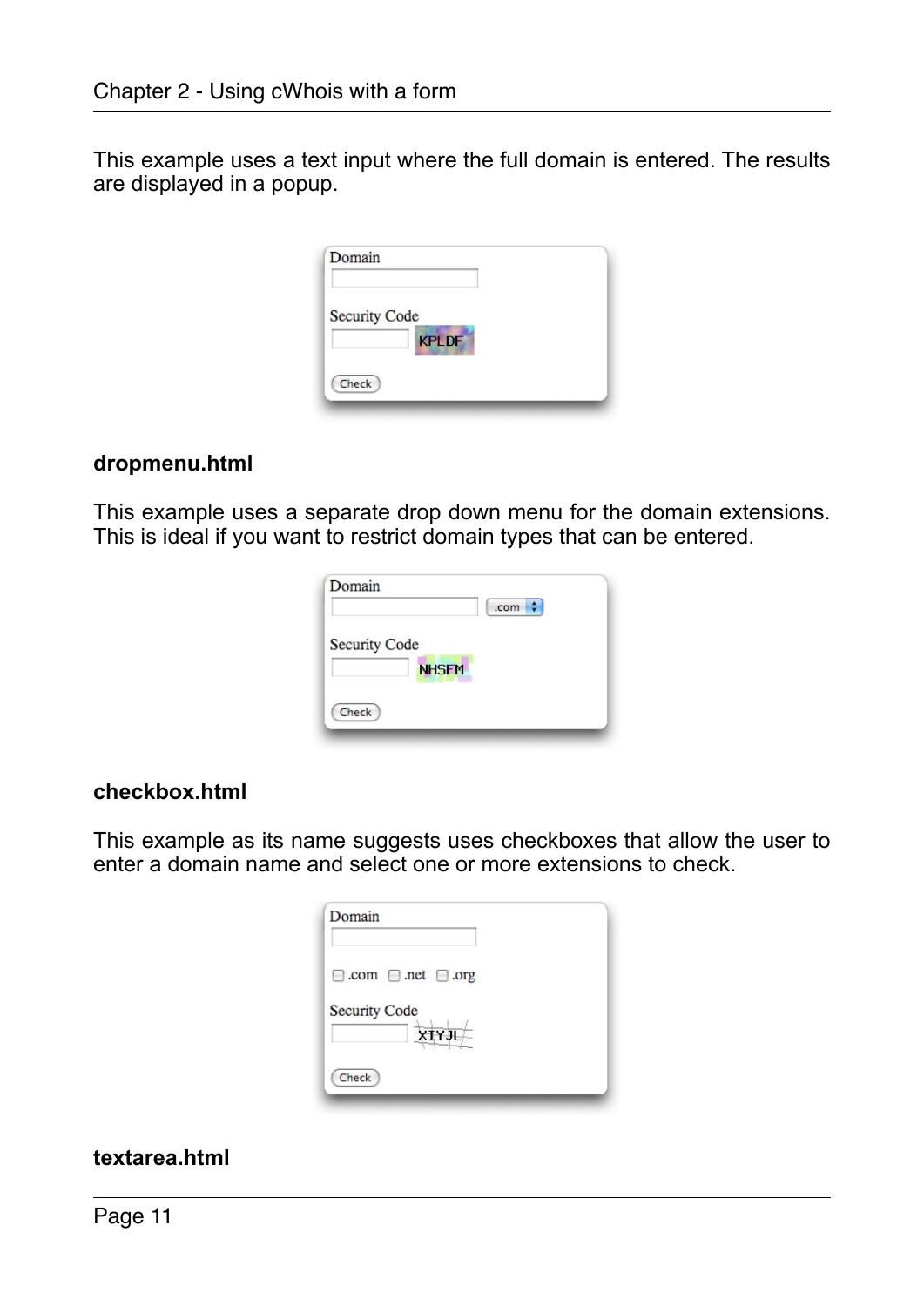This example allows a user to enter multiple domain names each on a separate line. For security reasons we limit the number of entries by default to 20 but you can change this in cwhoisform.php using the setting \$maxdomains.

| Enter domains one per line           |  |
|--------------------------------------|--|
|                                      |  |
|                                      |  |
|                                      |  |
| <b>Security Code</b><br><b>DHRJB</b> |  |
|                                      |  |
| Check                                |  |

#### **textareacheckbox.html**

This example allows a user to enter multiple domain names (without extensions) each on a separate line and to select the required extensions using checkboxes.. For security reasons we limit the number of entries by default to 20 but you can change this in cwhoisform.php using the setting \$maxdomains.

| .com $\Box$ .net $\Box$<br>Security Code | Enter domains (without extension) one per line |  |  |
|------------------------------------------|------------------------------------------------|--|--|
|                                          |                                                |  |  |
|                                          |                                                |  |  |

## <span id="page-11-0"></span>**Changing the appearance of the results**

The appearance of the results is determined by the styles in cwhoisform.css which you can change as required. This css file is loaded automatically when using a popup for the results. If you display the results in your own page then you should load this css file in the <head> section of your page as follows.

```
<link href="cwhoisform.css" rel="stylesheet" type="text/css">
```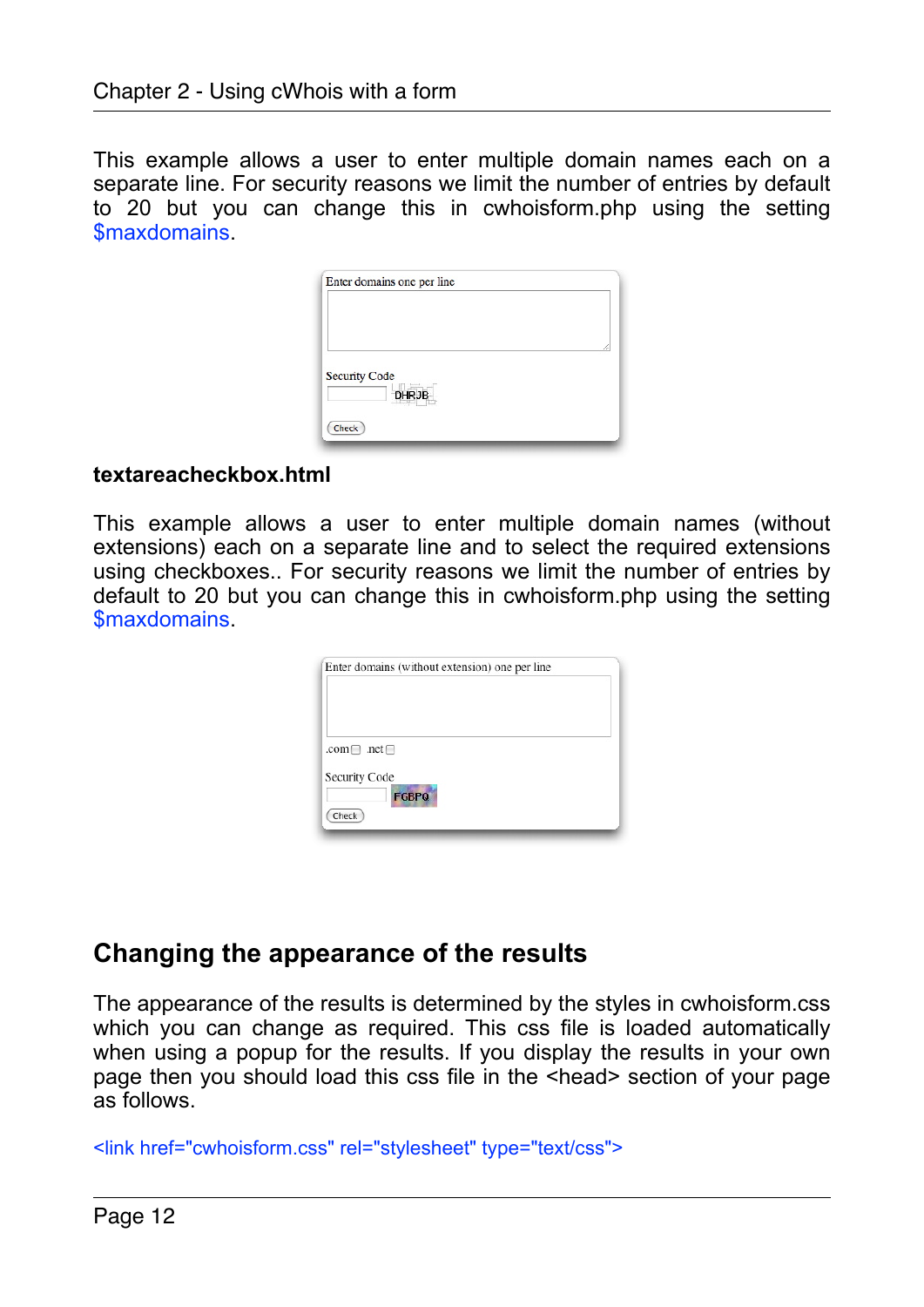You can change the text used within the results as you wish either to change the wording or perhaps to translate to other languages. You will find all of the text used at the top of cwhoisform.php. Each entry looks something like this.

\$cwlang['securitycode']="security code did not match";

Only change the text between the double quotes. You can if you wish use html within the text. For example here is how you can display a graphic to show if a domain is available or not:-

\$cwlang['available']="<img src='avail.gif' align='absmiddle'>"; \$cwlang['notavailable']="<img src='notavail.gif' align='absmiddle'>";

notice that instead of using the " character in the html use a ' character.

# <span id="page-12-0"></span>**Security**

There are many hackers and other undesirables that search for whois lookup systems and then use them with an automated system to perform thousands of lookups and other data mining. This not only slows your server down but is likely to get your server IP banned from accessing the whois server. To control this we recommend using the turing code (CAPTCHA) system mentioned previously. This requires that a human readable code is entered before access is made to the whois server.

cwhoisform.php allows multiple domain names or extensions to be entered in one call for the convenience of your clients. However to stop this being abused we limit the number of lookups performed each time to 20. You can change this limit in the \$maxdomains setting found at the top of cwhoisform.php.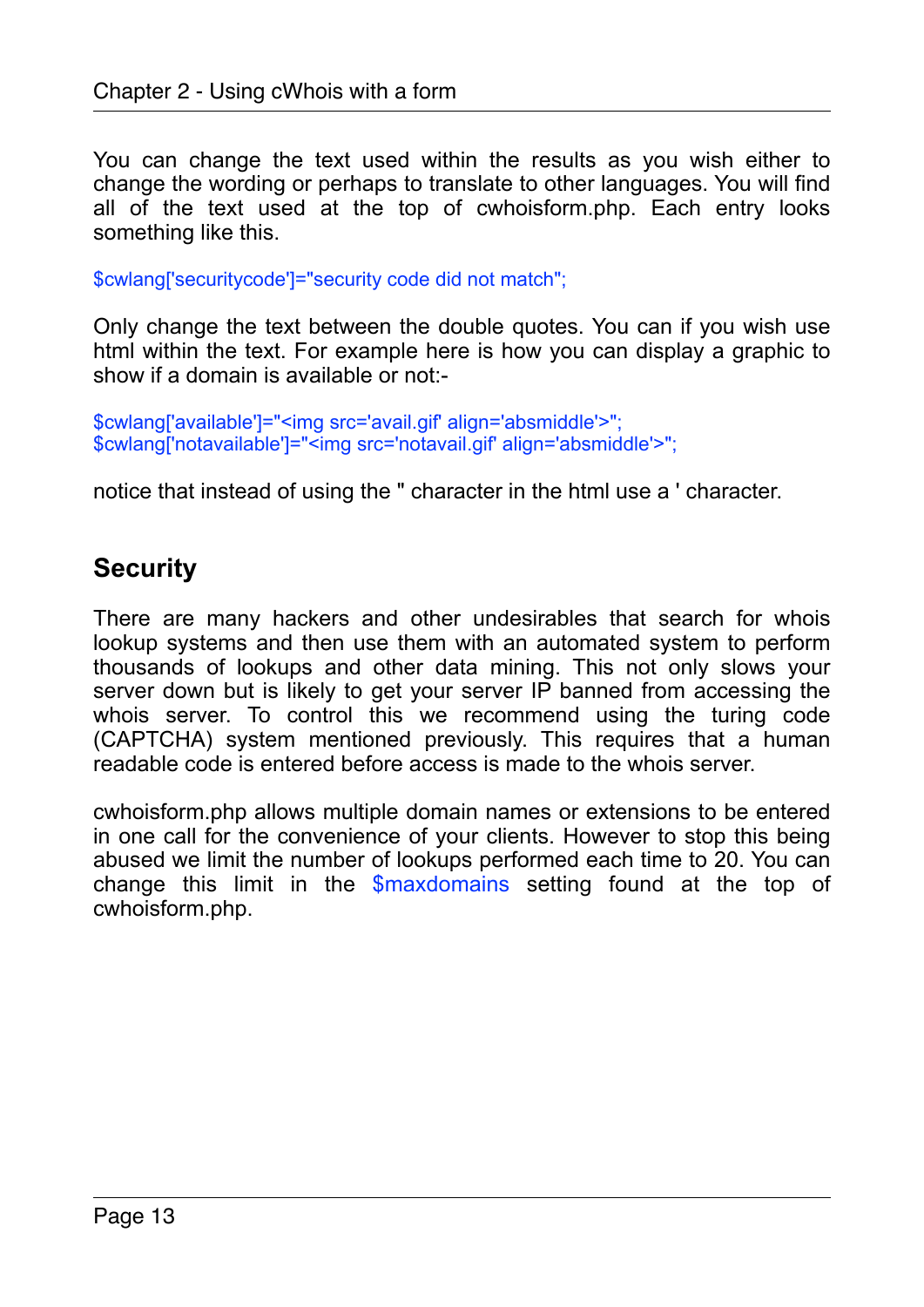# <span id="page-13-0"></span>**Chapter 3 Using cWhois with PHP**

# <span id="page-13-1"></span>**Using cWhois with PHP**

Although for most applications you can probably use the form handler cwhoisform.php to control access to cWhois there maybe instances where you require more control. In this case it is best to call the cWhois PHP function directly as follows.

\$result=cWhois(\$domain,\$domainext,\$data,\$turing,\$turingused);

| \$domain<br>\$data<br>\$turing                                         | String containing the domain name<br>\$domainext String containing the domain extension (e.g. .com)<br>An array passed by reference that returns the whois data.<br>Optional string parameter. If the turing system is enabled then<br>pass in the turing code in this string.                                                                                                                                                                 |
|------------------------------------------------------------------------|------------------------------------------------------------------------------------------------------------------------------------------------------------------------------------------------------------------------------------------------------------------------------------------------------------------------------------------------------------------------------------------------------------------------------------------------|
|                                                                        | \$turingused Optional integer parameter. If set to $0$ will not reset the turing<br>enabling you to make further calls with the same code. If set to<br>1 (default) then the code is flagged as used.                                                                                                                                                                                                                                          |
| <b>\$result</b>                                                        | This is an integer value flagging if the domain is available etc.<br>The following values are valid.<br>0 - Domain is not registered<br>1 - The domain is registered. \$data should populate now with<br>an array, each element being a line from the whois output.<br>2 - Domain extension is not recognised by cWhois<br>3 - Domain name is not valid<br>4 - Turing code check failed (if enabled)<br>5 - Error connecting with whois server |
|                                                                        | Here is a simple call not using the turing code system.                                                                                                                                                                                                                                                                                                                                                                                        |
| include "cwhois.php";<br>\$domain="vibralogix";<br>\$domainext=".com"; | \$result=cWhois(\$domain,\$domainext,\$data);<br>if (\$result==0) echo "domain is available";                                                                                                                                                                                                                                                                                                                                                  |

```
if ($result==2) echo "domain extension not supported";
```
if (\$result==3) echo "domain name not valid";

```
if ($result==5) echo "unable to connect to whois server";
```

```
if ($result==1) \ell
```

```
 for ($k=0; $k<count($a);$k++) echo $a[$k]."<br>\n";
```

```
}
```
Page 14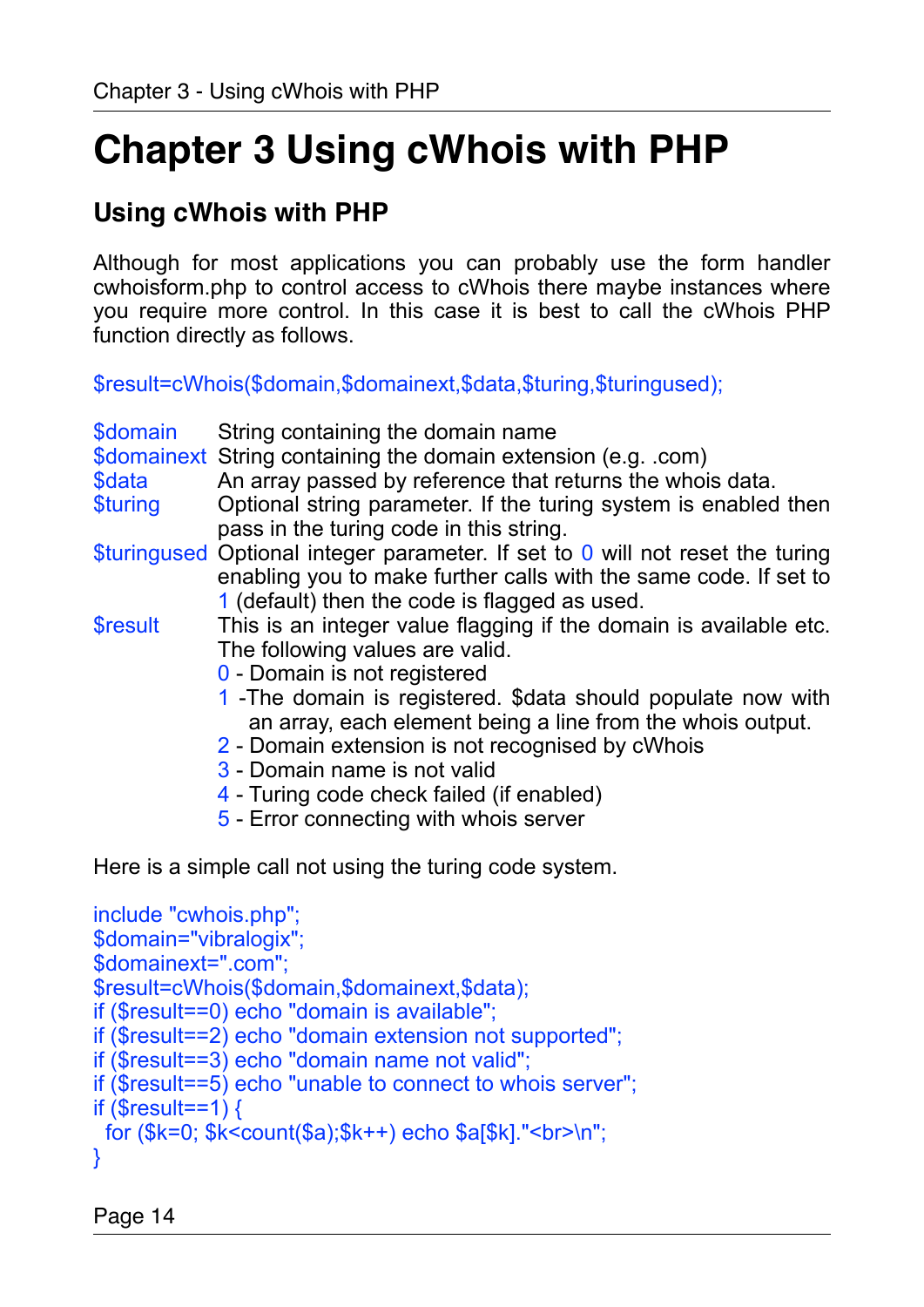# <span id="page-14-0"></span>**DAS servers**

Because of widespread abuse of whois servers some registrars now have separate server for availability checking and full whois checking. These are called DAS for short (Domain Availability Server) and often allow greater use before blocking than the full whois server. cWhois uses these DAS servers wherever possible if only an availability check is required. Therefore if you are just checking availability and do not need to get the returned whois data we recommend telling cWhois this so that it will use DAS if it can. To do this pass in a \* character in the \$data parameter when making the call. For example.

\$domain="vibralogix"; \$domainext=".com"; \$data="\*"; \$result=cWhois(\$domain,\$domainext,\$data);

# <span id="page-14-1"></span>**Turing (CAPTCHA code)**

To control abuse of your scripts using cWhois we have built in a turing (CAPTCHA) code system. To use this system first make sure that the include line for cwhois.php is at the very top of your page before the <html> and any other characters in the page. Also before this include add the setting \$requireturing as follows:-

```
<?php 
$requireturing=2; 
include"cwhois.php"; 
?>
```
The setting of \$requireturing has three allowed values.

- 0 This disables the turing code system
- 1 This requires a valid turing code for both availability checking and full lookup.
- 2 This requires a valid turing code for a full lookup only.

To display the turing code in your page use the following html.

<img src="turingimagecw.php" width="60" height="30">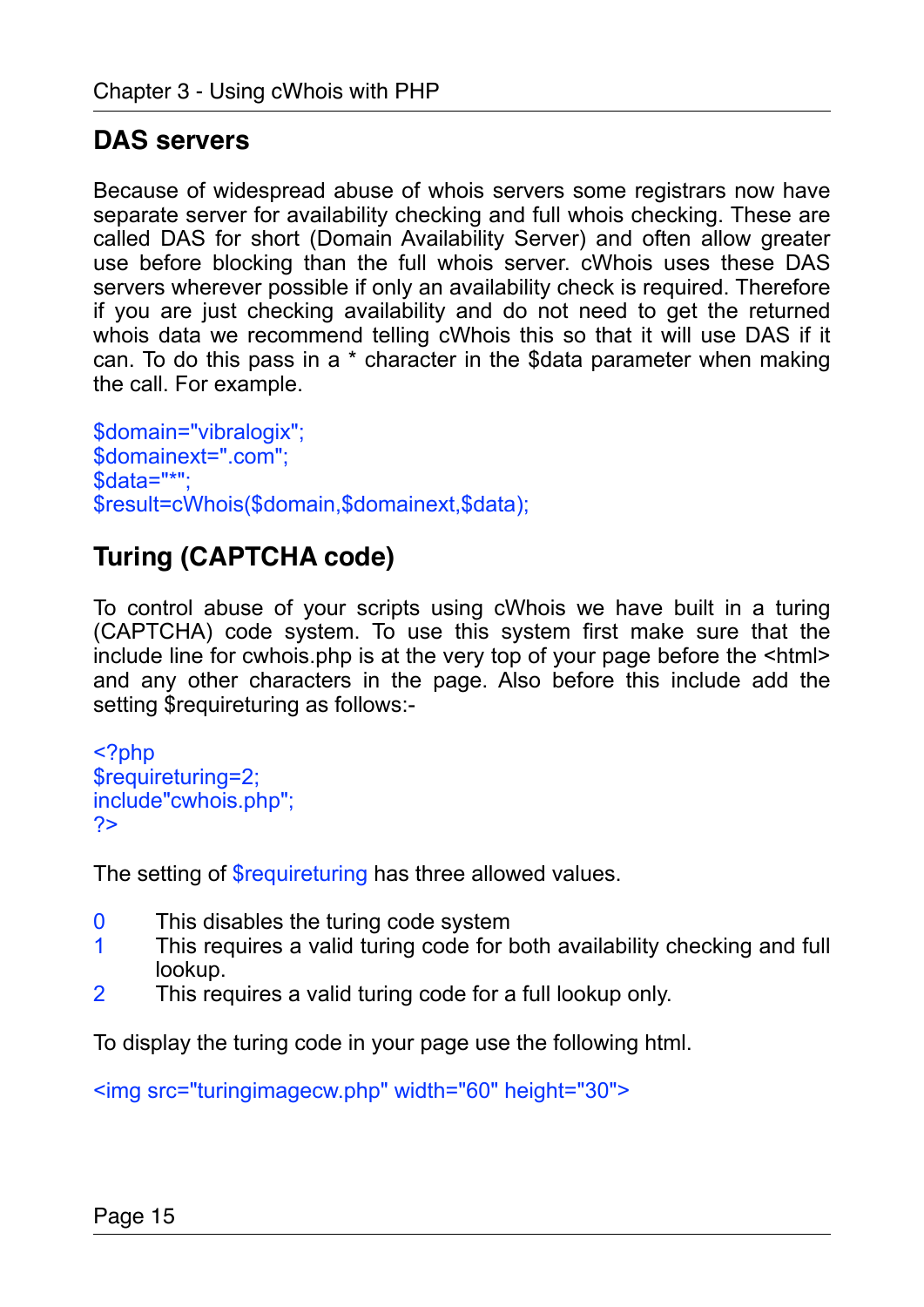Just get the user to input what they see and send this to the cWhois function with the call. The cWhois function will then flag the code as used so that it cannot be used again.

```
$requireturing=1;
include "cwhois.php";
$domain=$ REQUEST['domain'];
$domainext=$_REQUEST['domainext']; 
$turing=$ REQUEST['turing'];
$result=cWhois($domain,$domainext,$data,$turing); 
if ($result==0) echo "domain is available"; 
if ($result==2) echo "domain extension not supported"; 
if ($result==3) echo "domain name not valid"; 
if ($result==4) echo "security code was not valid"; 
if ($result==5) echo "unable to connect to whois server"; 
if ($result==1) {
  for ($k=0; $k<count($a);$k++) echo $a[$k]."<br>\n"; 
}
```
There maybe be circumstances where you will need to make multiple calls to the cWhois function with only one turing code entered by the user. In this case you can set the optional parameter \$turingused to 0 as follows.

\$result=cWhois(\$domain,\$domainext,\$data,\$turing,0);

On the final call that uses the same turing code make sure to set \$turingused to be 1 so that the code gets flagged as used.

## <span id="page-15-0"></span>**Checking availability by NS server**

We have tried to add support for all the domain extensions that have whois servers available. However you can also check availability for non supported domain extensions by checking for a name server. This is not as reliable but it may be sufficient form some applications. To add this support for specific domain extensions add the lines to cwhois (near the other entries) like this

\$dtd[]=".ext,ns,not found";

Replace the .ext with the extension required.